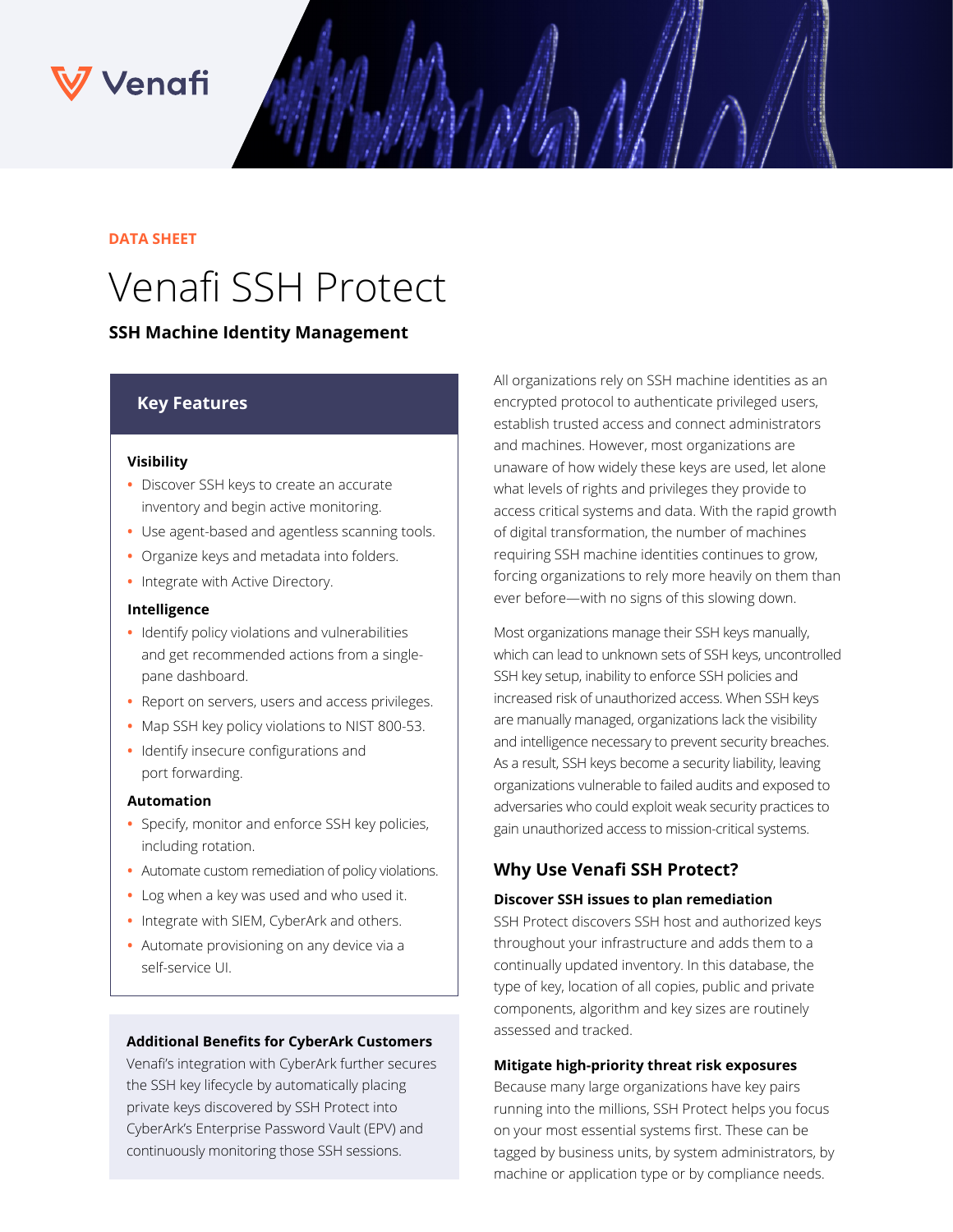



## **Monitor key usage and work toward full automation**

Keys that have privileged access and for which key usage patterns are well understood can be flagged and managed first. And once this baseline is known, new keys deployed by SSH Protect can be automated for rotation or updated on a regular schedule—ending hours of manual labor.

## **Crypto-Agility: Prepare for a fast response**

SSH Protect helps prepare you for the next crypto event, whether it involves a migration to new standards or replacement of newly found risks. SSH Protect can rapidly and securely update thousands or millions of keys in bulk, saving you substantially on speed and cost while keeping you in compliance for audits.



**SSH Protect Single Pane Dashboard.** Gain a comprehensive view of the SSH inventory; obtain rapid identification of vulnerabilities, including SSH access via root, potential backdoor keys, weak key lengths, old keys, duplicated private keys and much more.